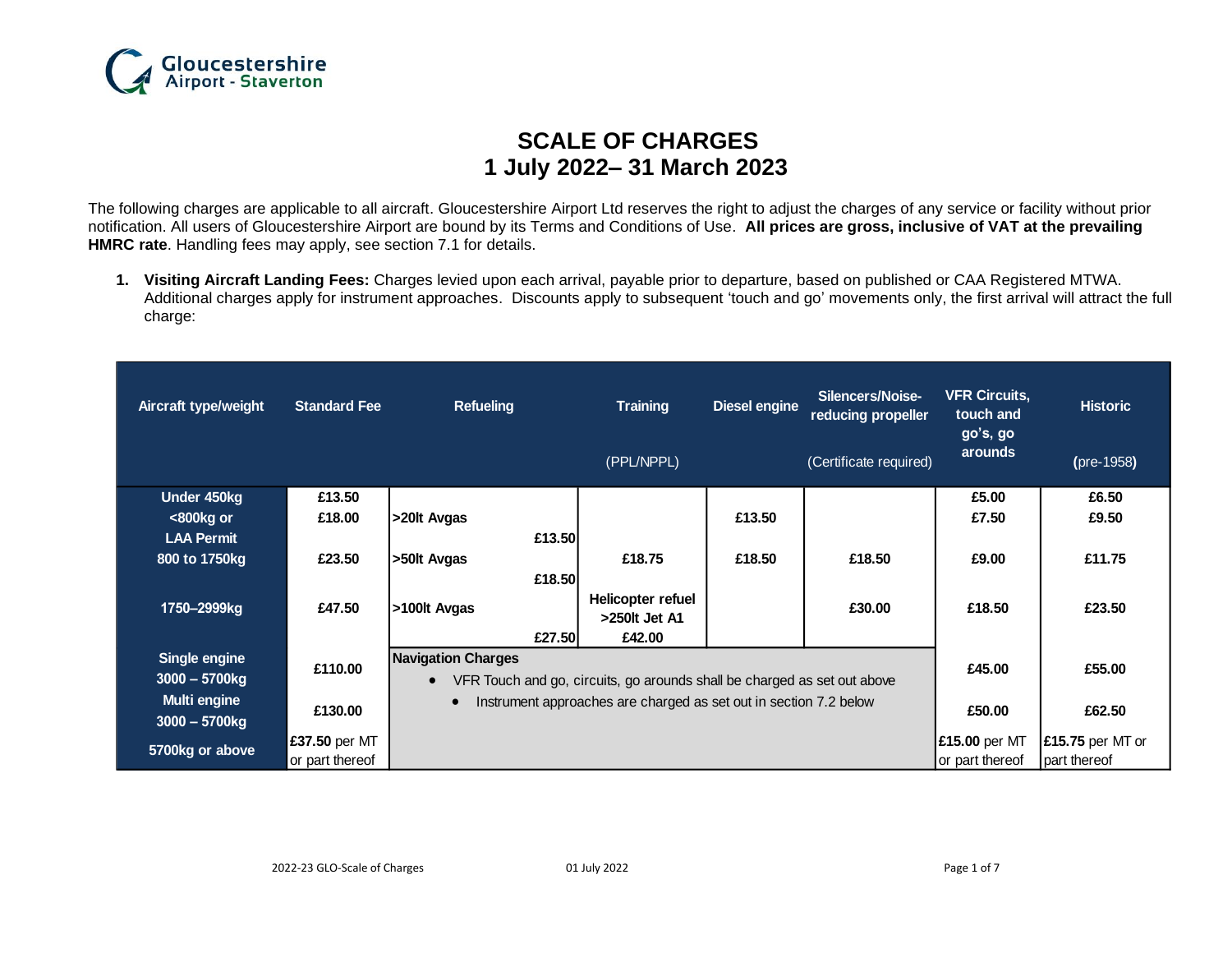

Ē

**2. Visiting Aircraft Parking:** *Long stay parking/storage rates available on request.*

| Free for the first four hours. Thereafter, per 24-hour period or part thereof: |                          |  |  |
|--------------------------------------------------------------------------------|--------------------------|--|--|
| <b>SAME DAY RATE</b>                                                           | <b>CHARGE</b>            |  |  |
| $3MT$                                                                          | £12.00                   |  |  |
| >3MT                                                                           | AS PER 24HR CHARGE BELOW |  |  |
| PER 24HRS                                                                      | <b>CHARGE</b>            |  |  |
| $3MT$                                                                          | £17.50                   |  |  |
| 3 to 5MT                                                                       | £45.00                   |  |  |
| >5MT                                                                           | £15.00 per MT            |  |  |
| <b>OVERNIGHT HANGARAGE</b>                                                     | <b>CHARGE</b>            |  |  |
| $3MT$                                                                          | £27.50                   |  |  |
| 3 to 5MT                                                                       | £60.00                   |  |  |
| >5MT                                                                           | £20 PER mt               |  |  |
| <b>WEEKEND/SHORT STAY</b>                                                      | <b>CHARGE</b>            |  |  |
| $3MT$                                                                          |                          |  |  |
| minimum stay 3 nights and uplifting fuel                                       | £27.50 per day           |  |  |
| HOMEBASED MONTHLY RATE                                                         | <b>CHARGE</b>            |  |  |
|                                                                                | 33% of Hangarage rate    |  |  |

# **3. Home Based Aircraft Landing Fees**

| These charges will be levied upon each aircraft arrival, based upon manufacturers published or<br><b>CAA Registered MTWA:</b> |               |  |
|-------------------------------------------------------------------------------------------------------------------------------|---------------|--|
| Single engine aircraft less than 450Kg                                                                                        | £12.00        |  |
| Single engine aircraft less than 800kg, or operating on an LAA Permit to Fly                                                  | £15.00        |  |
| Single engine aircraft between 800kg - 3MT                                                                                    | £23.50        |  |
| Twin engine aircraft up to 3mt                                                                                                | £42.50        |  |
| Any other home-based aircraft 3 to 5.7mt                                                                                      | £95.00        |  |
| Any other home-based aircraft 5.7MT or above                                                                                  | £32.50 per MT |  |
| Subsequent 'Touch and Go' landings are charged at 40% of the above rates                                                      |               |  |
| Historic aircraft, built before 1958, are charged at half the above rates                                                     |               |  |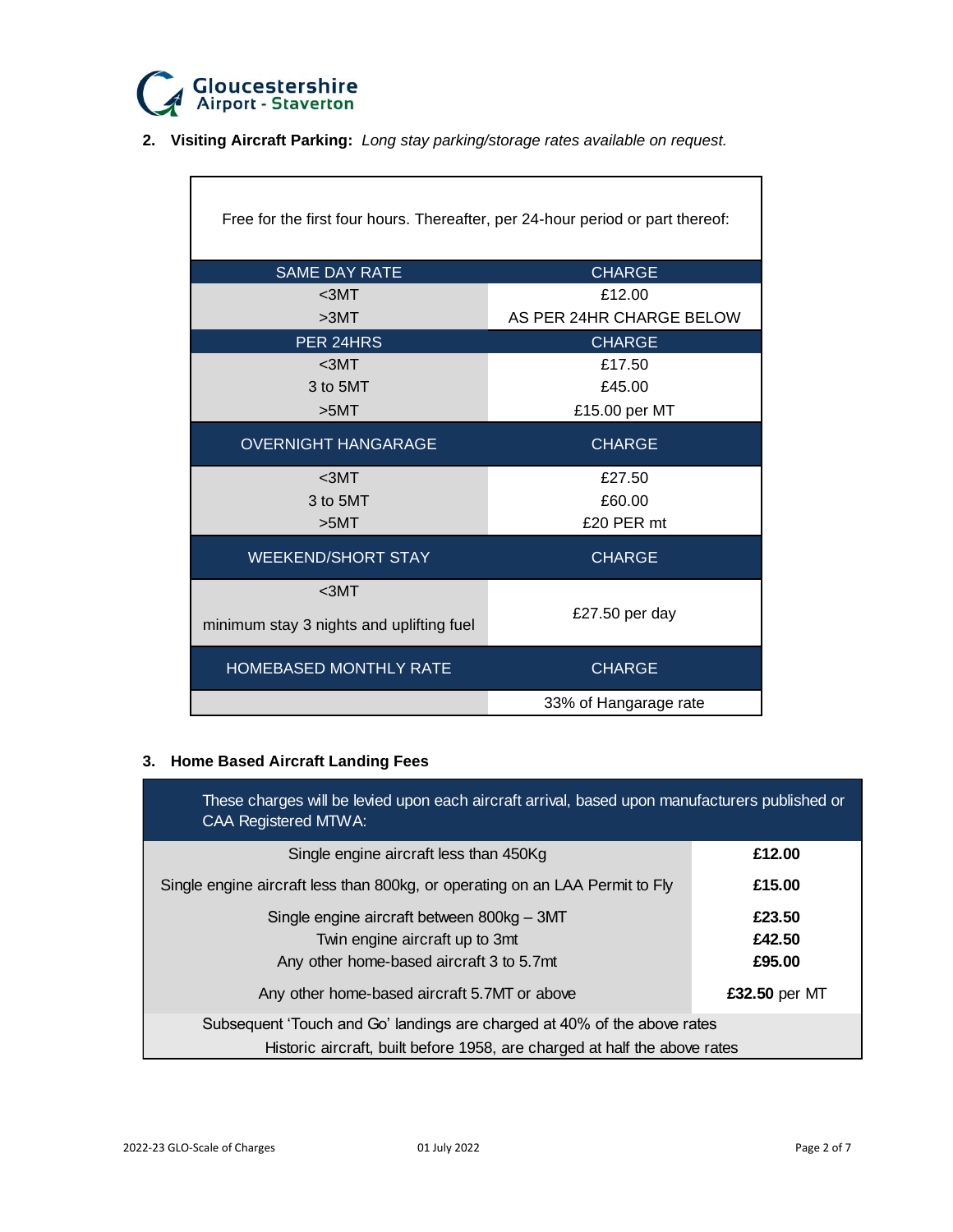

## **4. Registered Training Facility or Approved Training Organisation with premises at the Airport.**

|                     | <b>Single-Engined</b> | <b>Multi-Engined</b>                                     |
|---------------------|-----------------------|----------------------------------------------------------|
| <b>Fixed wing</b>   |                       | Blocks of 100 landings £875 Blocks of 100 landings £1250 |
| <b>Helicopters</b>  | <b>Under 2 Tonnes</b> | <b>Over 2 Tonnes</b>                                     |
| <b>Per Aircraft</b> | £850 per month        | £1265 per month                                          |

## **5. Block bookings**

Operators of group, privately-owned or business aircraft less than 3MT based at the Airport may elect to purchase blocks of full stop landings in advance. All landings outstanding from block bookings on the 30<sup>th</sup> June 2022 will be credited to the customer and resold at the revised rates for the new financial year. Touch and Go landings will be charged separately at 40% of the 'pay as you go' rate applicable to the aircraft. Refunds will only be made in exceptional circumstances.

| <b>Per Aircraft</b>          | <b>Single Engine</b> | <b>Twin Engine</b> |
|------------------------------|----------------------|--------------------|
| <b>Block of 25 landings</b>  | £535.00              | £650.00            |
| <b>Block of 50 landings</b>  | £1,000.00            | £1,150.00          |
| <b>Block of 100 landings</b> | £1,800.00            | £2,000.00          |
| <b>Block of 150 landings</b> | £2,350.00            | £2,750.00          |

#### **6. Environmental discounts**

Homebased operators are strongly encouraged to adopt 'green' technologies. A landing fee discount of 20% will be available to all aircraft >800kg MTWA, fitted with diesel engines or retrofitted with silencers or noise-reducing propellers**.** Evidence of certification may be required.

#### **7. Other charges**

#### **7.1 Handling**

Handling is mandatory where applicable as set out below, excludes flight training and those visiting GAL based businesses unless requested. Handling is provided by Weston Aviation, The Little Jet Company and Flightpartner, contact details can be found on the airport website.

- All aircraft over 3000kg
- Commercial movements and AOC
- International arrivals including CT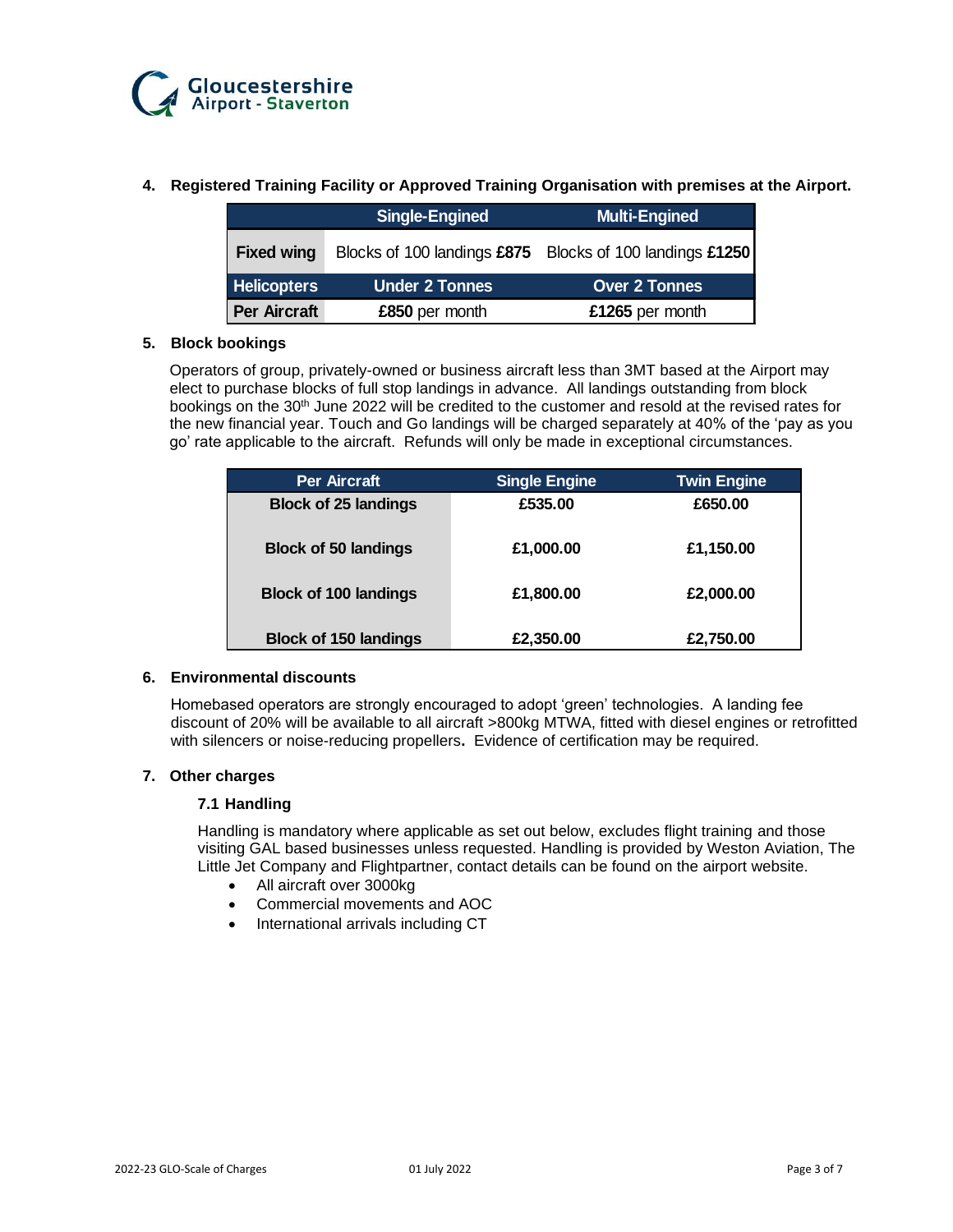

## **7.2 Instrument Fees (applies for intentional IAP go-around, circling or missed approach)**

The following fees apply whether it's a full stop landing or go around.

| <b>INSTRUMENT FEES</b>   | <b>CHARGE</b> |
|--------------------------|---------------|
| Single Engine Aircraft   | £23.00        |
| Multi Engine up to 5.7MT | £40.00        |
| Multi Engine over 5.7MT  | £55.00        |

In the case of homebased aircraft, approaches will be charged at **75%** of the rate shown above.

*Gloucestershire Airport reserves the right to charge the fees shown above if an aircraft fails to arrive for, or cancels, a pre-booked instrument training slot with less than 120 minutes' notice.*

#### **7.3 Daily/multiple visitor/Fly in and daily training rates**

These rates are available to non-resident, single-engined aircraft (<3mt MTOW) conducting multiple landings (max. 5) using the same aircraft, or up to 5 separate aircraft landing, once on a particular day, subject to a fuel uplift (for each aircraft, if applicable).

Non-resident PPL training organisations (<3mt MTOW) visiting and uplifting fuel, can elect to pay a 'day rate' to conduct multiple training sorties, landings or 'touch and go' movements.

| Day training rate | £50.00 |
|-------------------|--------|

Non-resident training organisations with aircraft 3 - 5.7mt MTOW, visiting and uplifting fuel, can elect to pay a 'day rate' to conduct multiple training sorties, landings or 'touch and go' movements.

|--|

*Navigation service charge and instrument training fees will also be levied, if applicable. Account must be settled prior to final departure.*

#### **7.4 Public Transport Passenger Charges**

The following charges are levied per passenger for those on Public Transport Scheduled, Air Taxi or Air Charter departing the Airport for another destination

**Per Passenger E25.00** 

Passengers departing on A to A flights (pleasure flights) by an AOC operator are subject to the following charge: **Per Passenger £10.00**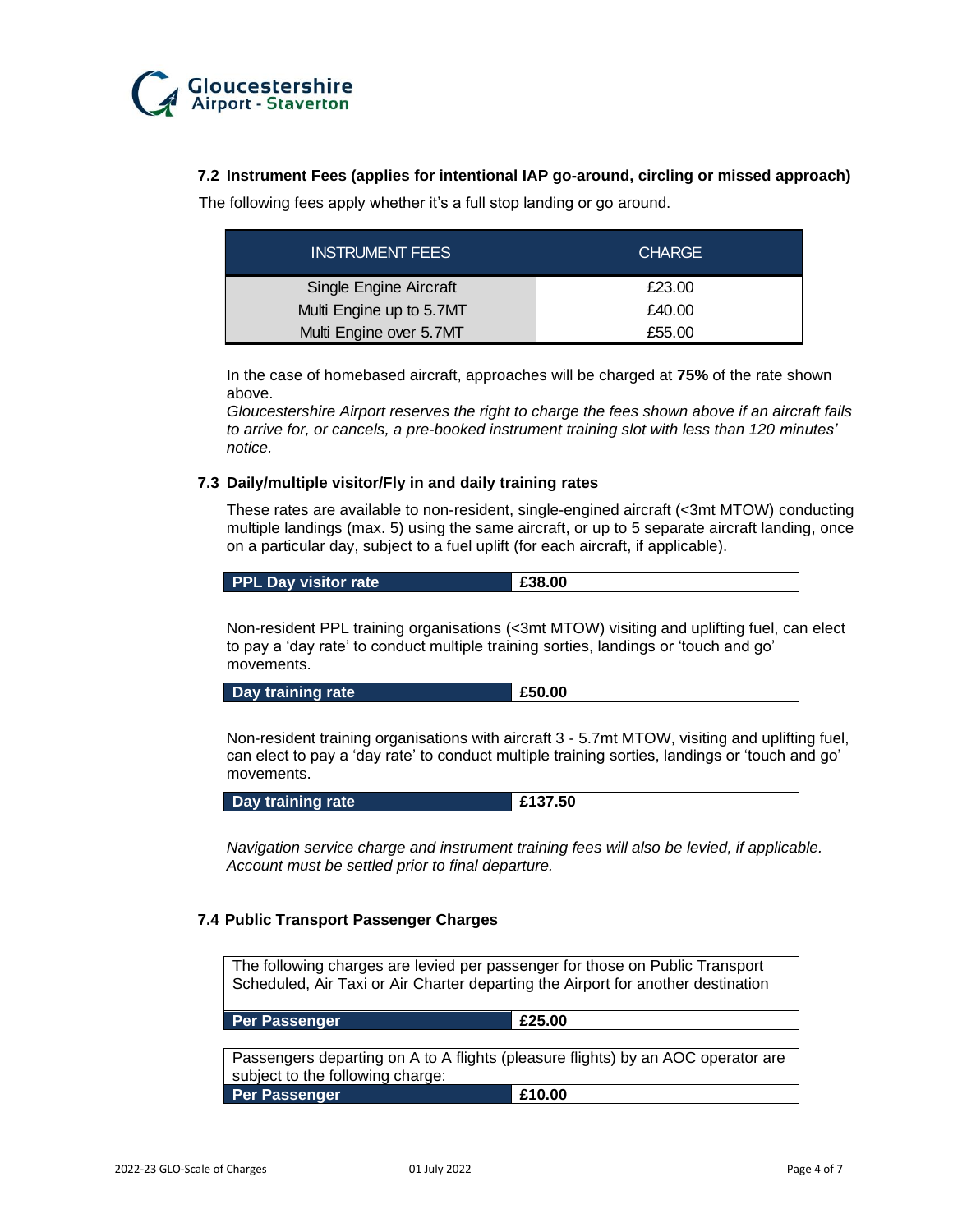

## **7.5 Security Screening Fees - Price upon request**

#### **7.6 Operations Outside Published Airport Hours**

Requests for aircraft operations outside of published hours or hours as amended by NOTAM are met subject to staff availability. While every effort will be made to meet the request, no assurances can be given. Requests should be made to Landside Operations with as much notice as possible, at least 24 hours. ATC and Fire Category will be provided and charged as set out below.

| 2 hours prior to or after published operating hours the below fees apply.          |               |  |  |
|------------------------------------------------------------------------------------|---------------|--|--|
| <b>ICAO AIRCRAFT</b><br><b>FIRE CAT</b>                                            | <b>CHARGE</b> |  |  |
| CAT <sub>1</sub>                                                                   | £325          |  |  |
| CAT <sub>2</sub>                                                                   | £375          |  |  |
| CAT <sub>3</sub>                                                                   | £450          |  |  |
| CAT <sub>4</sub>                                                                   | £580          |  |  |
| CAT <sub>5</sub>                                                                   | £645          |  |  |
| CAT <sub>6</sub>                                                                   | £775          |  |  |
| Per hour or part thereof fee for all operations outside of the timeframe<br>above. |               |  |  |
| <b>ICAO AIRCRAFT</b><br><b>FIRE CAT</b>                                            | <b>CHARGE</b> |  |  |
| CAT <sub>1</sub>                                                                   | £645          |  |  |
| CAT <sub>2</sub>                                                                   | £775          |  |  |
| CAT <sub>3</sub>                                                                   | £900          |  |  |
| CAT <sub>4</sub>                                                                   | £1,165        |  |  |
| CAT <sub>5</sub>                                                                   | £1,300        |  |  |
| CAT <sub>6</sub>                                                                   | £1,525        |  |  |

#### **Upgrades during published hours or as amended by NOTAM**

| CAT 3 > 4 | CAT 3 > 5 | CAT 3 > 6 |
|-----------|-----------|-----------|
| £150      | £420      | £825      |

Where in hours upgrade movements are delayed, additional charges will accrue at the rates described in the table above for each additional hour or part thereof.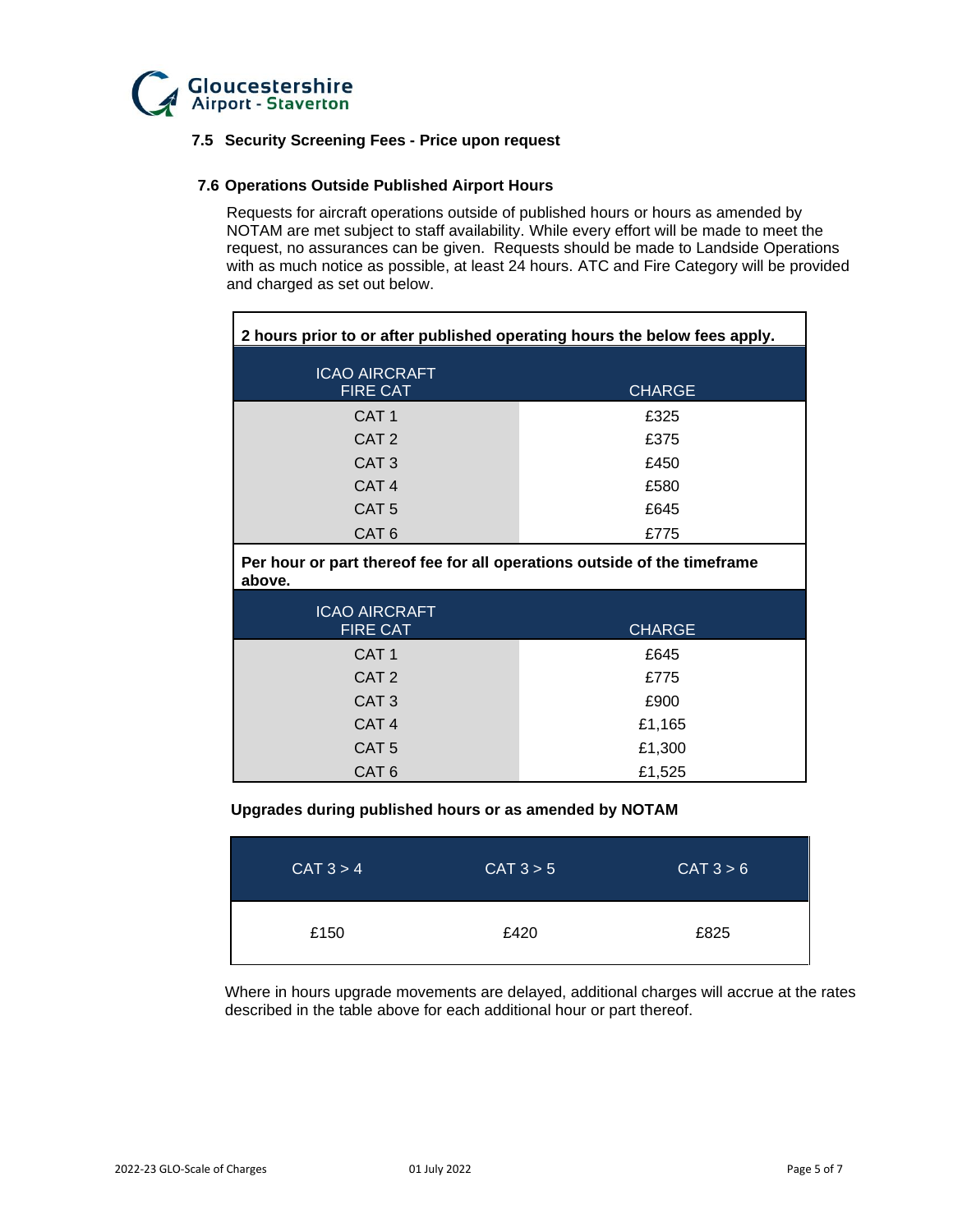

## **7.7 Hangarage Charges**

Details are available upon request.

## **7.8 Special Services**

| <b>INSTRUMENT FEES</b>          | <b>CHARGE</b>                                            |
|---------------------------------|----------------------------------------------------------|
| <b>Forklift Truck</b>           | £90.00 per hour or part thereof                          |
| <b>Ground Power Unit</b>        | £90.00 per start then £35 per 30 mins<br>or part thereof |
| Tug                             | £40 per 15 mins or part thereof                          |
| Toilet servicing                | £75.00 per toilet                                        |
| Drone Permit                    | £115.00                                                  |
| Crane Permit                    | £135.00                                                  |
| <b>Vehicle Escort</b>           | £20.00                                                   |
| Spillage/Contamination Clean up | £300                                                     |

Prices available upon request for any additional services/training required which are not listed above.

## **7.9 Aviation Fuel & Oil**

Jet A1 (with FSII), Avgas 100LL & Avgas UL91 available. Full range of aviation oils and greases available.

## **7.10 Compass Base**

| Use of the Airport compass base |               |
|---------------------------------|---------------|
| <b>AIRCRAFT WEIGHT</b>          | <b>CHARGE</b> |
| $5MT$                           | £48.50        |
| $5MT - 9.99MT$                  | £87.50        |
| $>9.9$ MT                       | £150.00       |